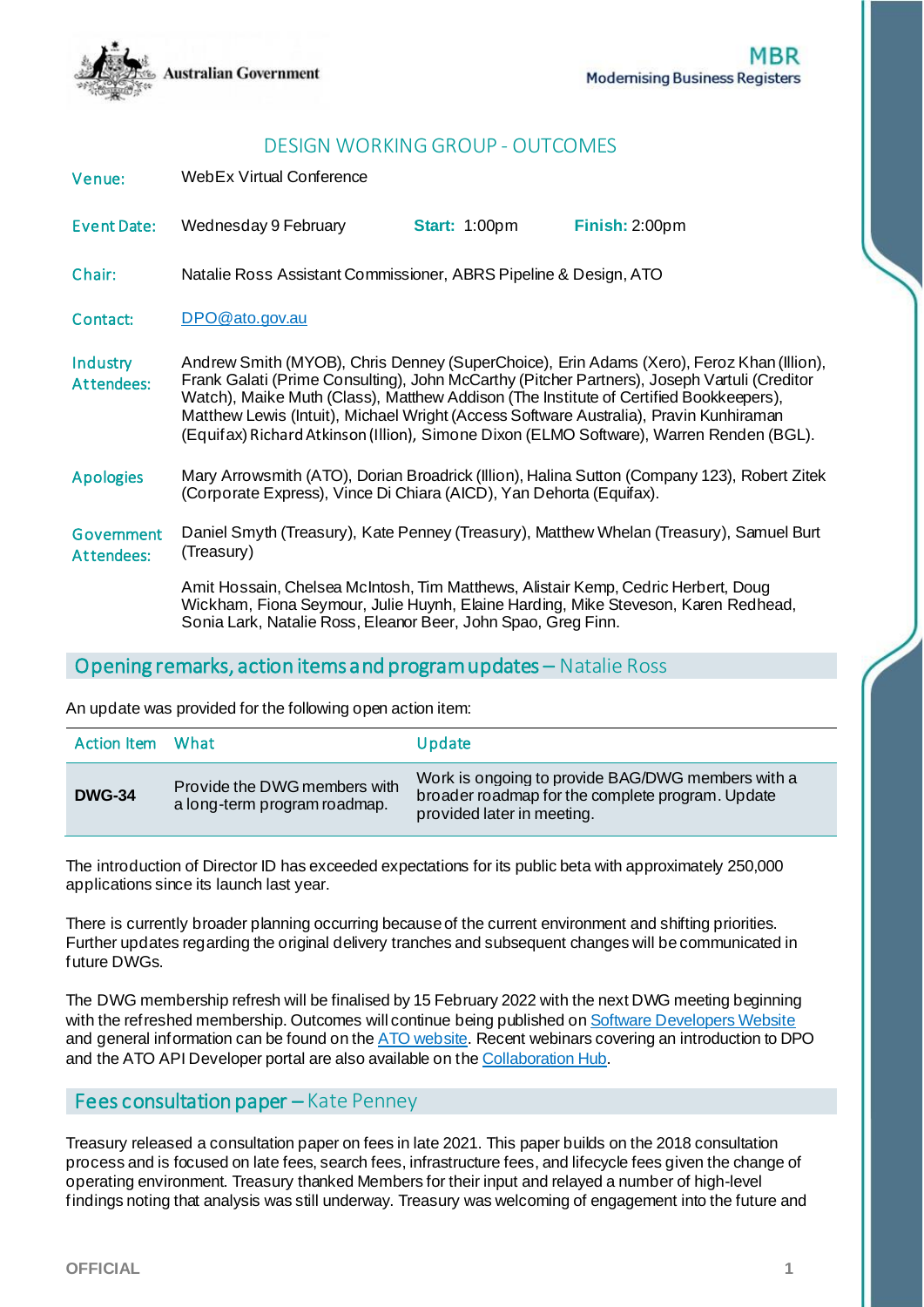

acknowledged that providing early certainty to Members was important to support the rollout of the Program, noting that any decisions remain a matter for Government.

## Acting on Behalf of Individuals in the Register – Doug Wickham

Concerns were raised in previous DWGs regarding the inability of agents to act on behalf of an individual (an agent representing a person and not the company entity). Having the ability for agents to act on behalf of an individual is high on the requirements list from members and agents. Issues to navigate include consent, the ability to cascade information to other registry records, multiple agent scenarios, data integrity when migrating information from 30 registers, and legal considerations.

As is currently possible today, agents will continue to be able to view and update officeholders details on the entity record. The introduction of a linked individual record has created some design challenges for the program which we are currently working through.

The ability to act on behalf of an individuals' record will not be available in the companies release due to the timeframe required to navigate the complexity of the issues. There is a strong focus in ensuring data integrity and addressing legal ramifications.

Unlike the information about an individual on the Company register which is public, the information on the individual record is private to the individual. Ideally, information should be consistent across all registers the individual is associated with as the data is personal to the individual. However, complexity comes into the solution when determining who has consent (under the different registry laws) to view and update an individuals' record, and how should the information cascade across registry records? For example - The agent of one company cannot update the data of another company even if the director is the same, if they are not the agent of both companies.

Data is being matched and validated (addresses through an address verification service and identity documents through a Document Verification Service) to ensure accuracy and data integrity on the ABRS register. Periodic address matching also occurs to circumvent the challenges that arise due to the option for users to manually input addresses.

# Connecting people to their company office holdings – Mike Steveson

From Director ID we have a pool of directors of known identity on the ABRS platform. From the Companies Register we have a pool of company office holders (directors and secretaries of companies). These have a lower level of identifying information.

For the companies release, connections between the two groups need to be created so that people can represent their companies to the registrar.

The challenge is wanting to make as many links as we can (the more connections we make, the better for clients) but also in ensuring links are only made when there is confidence that they are right (to ensure the integrity of the register).

ABRS asked whether intermediaries hold information which could allow making more connections with higher confidence. ABRS is seeking to engage with DWG members and asked that members contact the [DPO](mailto:DPO@ato.gov.au) if they would like to participate in a one-to-one or a focus group on this topic.

# Current Registry and ASIC forms to services – Eleanor Beer and Tim Matthews

The current priority of work is the companies release with a delivery date of September 2023. The companies release will impact public companies, private companies, and users who are dealing with ASIC and ABR. Using a commercial-off-the-shelf registry solution provides the benefit of out of the box functionality however this means that the MBR program will need to work within existing capabilities.